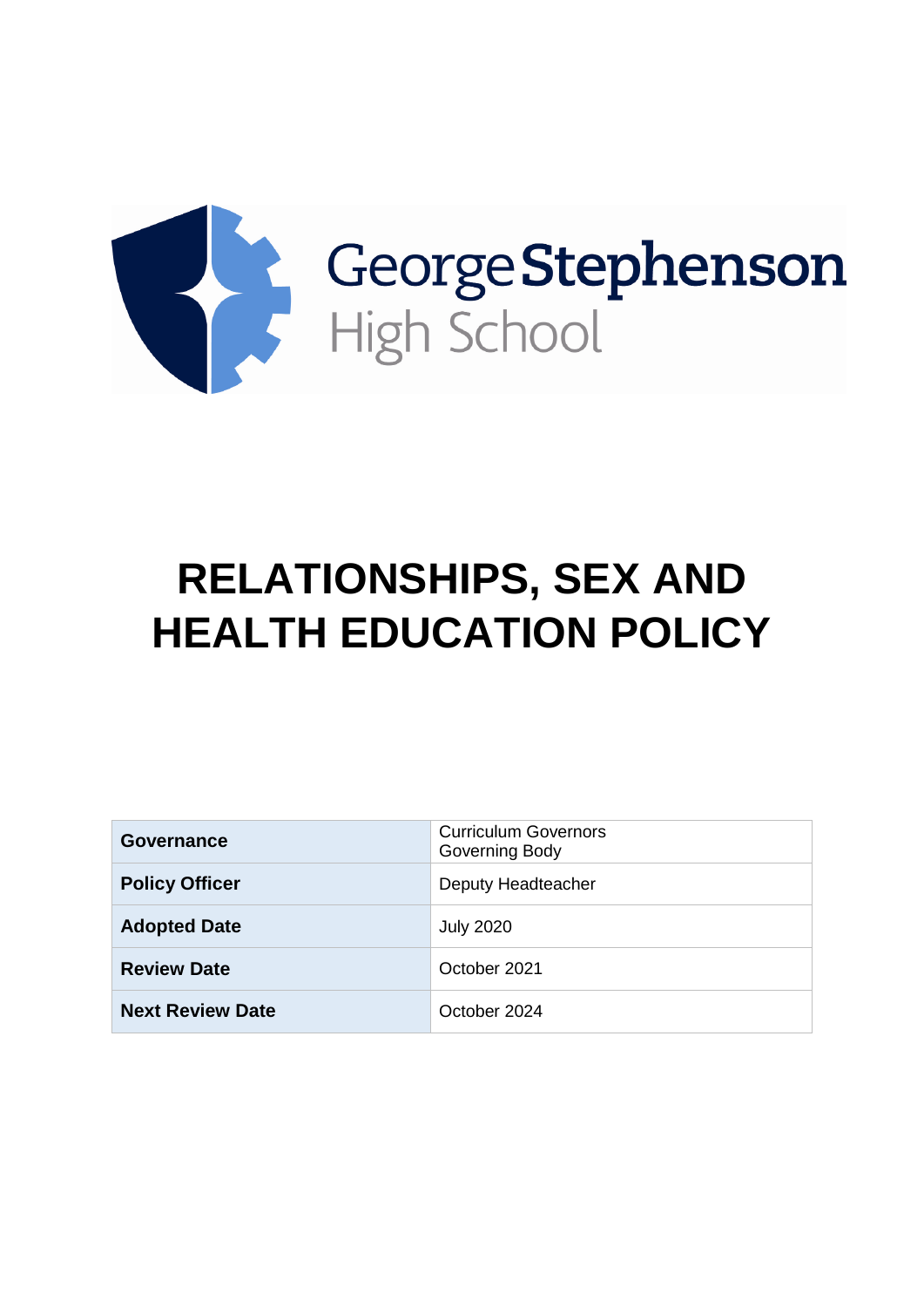# **1. Introduction**

At George Stephenson High School, we strive to ensure that the support, care and welfare of our students are second to none. This school is, and will always be, fully inclusive and puts the students at the very centre of all that we do. We believe that the learning environment we provide allows students to grow and develop academically, socially and personally into responsible, caring and confident young people. All students in our school community are treated as individuals and the principles within this RSHE policy are in keeping with our school values of "Ready, Respectful Safe".

We recognise that students are growing up in an increasingly complex world and face new challenges. This presents positive and exciting opportunities, but also risks and it is our role to educate and support students so that they can become happy, successful members of society. We want students to develop their character and resilience, but to also know how and when to ask for help and access support. We want students to be able to protect and support their own health and wellbeing in a safe, supportive community.

# **2. Definitions:**

## **What is Relationships, Sex and Health Education (RSHE)?**

RSHE aims to inform children and young people about relationships and emotions as well as to provide lifelong learning about physical, moral and emotional development, and an understanding of the importance of marriage for family life, stable and loving relationships, respect, love and care. It enables students to develop personal and social skills and a positive attitude to sexual health and well-being. It should also give students the information they need to make good decisions about their own health and wellbeing.

The topics and themes of RSHE and Citizenship also include healthy eating and exercise, drugs education, safety, citizenship, sex, sexuality and sexual health. There are three elements:

## Attitudes and Values

- Learning the importance of values and individual conscience and moral considerations.
- Learning the value of family life, marriage, and stable and loving relationships for the nurture of children.
- Learning the value of respect, love and care.
- Exploring, considering and understanding moral dilemmas.
- Developing critical thinking as part of decision-making.

#### Personal and Social Skills

- Learning to manage emotions and relationships confidently and sensitively.
- Developing self-respect and empathy for others.
- Learning to make choices based on an understanding of difference and with an absence of prejudice.
- Developing an appreciation of the consequences of choices made.
- Managing conflict.
- Learning how to recognise and avoid exploitation and abuse.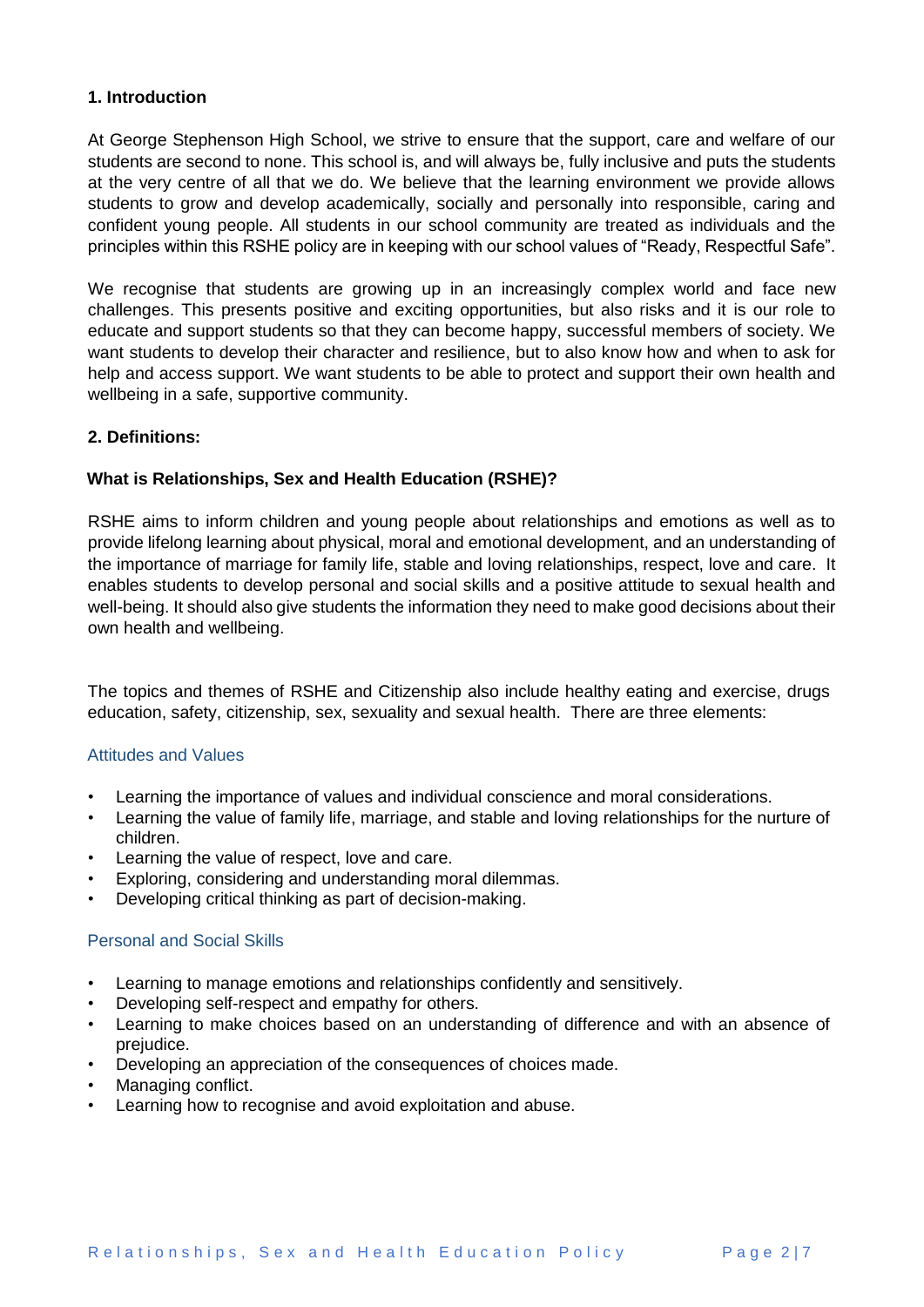# Knowledge and Understanding

- Learning and understanding physical development at appropriate stages.
- Understanding human sexuality, reproduction, sexual health, emotions and relationships.
- Learning about contraception and the range of local and national sexual health advice, contraception and support services.
- Learning the reasons for delaying sexual activity, and the benefits to be gained from such delay.
- The avoidance of unplanned pregnancy.

## **3. Statutory guidance**

We must teach relationships and sex education (RSE) under th[e Children and Social Work Act 2017,](http://www.legislation.gov.uk/ukpga/2017/16/section/34/enacted) in line with the terms set out in [statutory guidance.](https://www.gov.uk/government/publications/relationships-education-relationships-and-sex-education-rse-and-health-education) These make Relationships and Sex Education (RSE) compulsory for all pupils receiving secondary education. The regulations also make Health Education compulsory.

# **4. Aims of RSHE at GSHS**

All topics covered as part of RSHE are well embedded within our culture and very much at the heart of our school ethos and expectations, including being inclusive of difference. Our aim is to ensure that RSHE meets the needs of all students with their diverse experiences and needs. Our approach aims to be sensitive, honest and balanced consideration of sexuality.

#### **5. How is it Taught?**

As stated above, we're required to cover the content for relationships and sex education, and health education, as set out in the statutory guidance (linked to above). For other aspects of PSHE, including health education, see the attached curriculum map for more details about what we teach in each year.

RSHE starts at home and is received from friends, television, films, magazines and school. It doesn't just happen when we are young: all through our lives we continue to learn about sex and relationships.

RSHE is delivered as part of Personal, Social and Health Education (PSHE), Citizenship and Healthy School development. Its context is set by the aims of the revised National Curriculum, which requires schools to provide opportunities for all students to help them embrace change, feel positive about who they are and enjoy healthy, safe, responsible and fulfilled lives. Through active learning opportunities students recognise and manage risk, take increasing responsibility for themselves, their choices and behaviours and make positive contributions to their families, schools and communities. As students learn to recognise, develop and communicate their qualities, skills and attitudes, they build knowledge, confidence and self-esteem and make the most of their abilities.

Through its Relationships and Sex Education programme the school aims to:

- Help and support all young people, boys as well as girls, through their physical, emotional and moral development.
- Help students develop the skills and understanding necessary to live confident, healthy and independent lives and to deal with difficult moral and social questions.
- Give students accurate information and help them to understand human sexuality.
- Help them to develop skills to enable them to understand difference, respect themselves and others.
- Contribute to the spiritual, moral, cultural, mental and physical development of students.
- Prepare students for personal and social responsibility and build self-esteem.
- Deal sensitively with issues which may be controversial.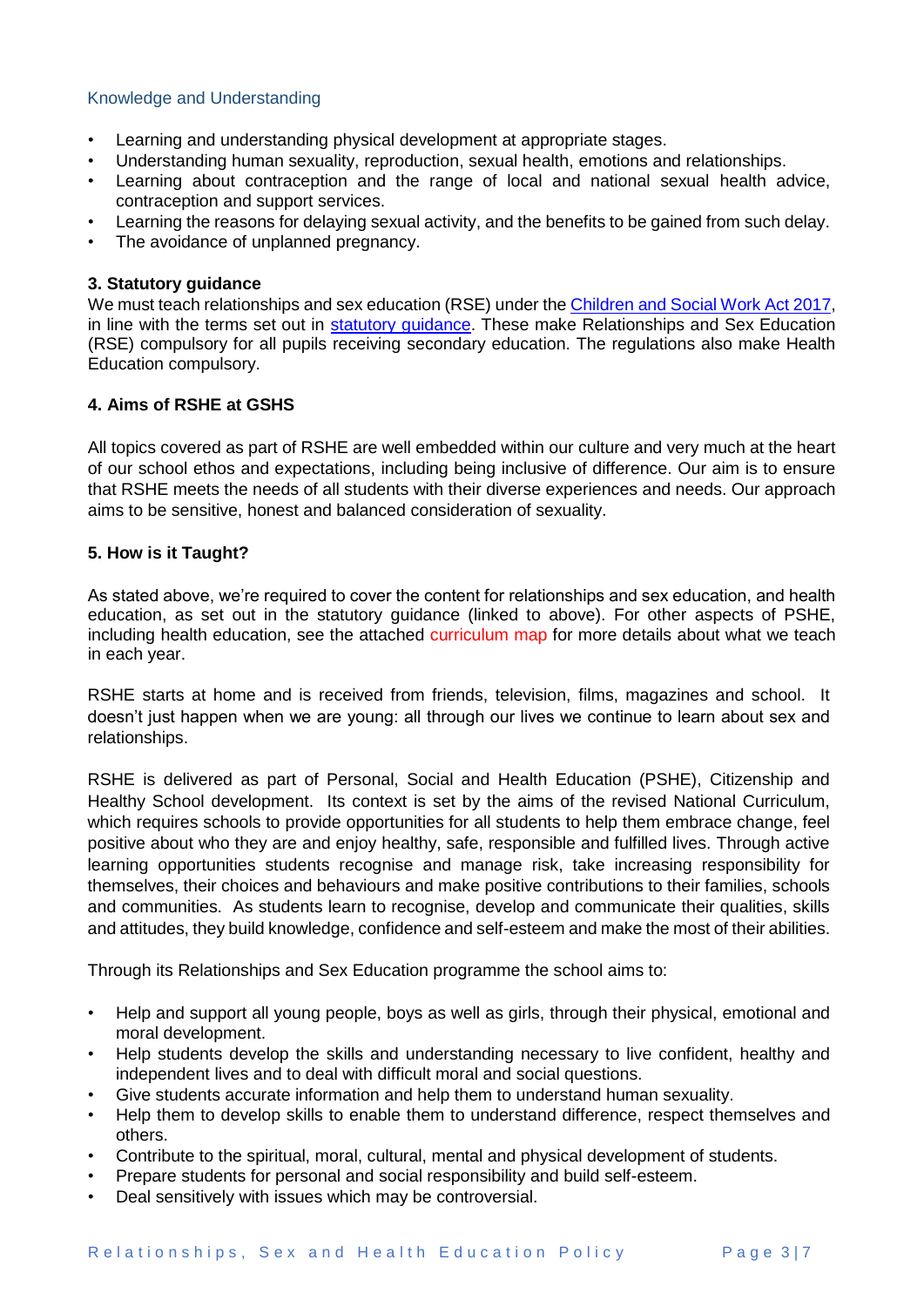The school will ensure that:

- RSHE is taught by a specialist team of staff as part of a Personal, Social and Health Education Programme taught to students in Years 7, 8, 9, 10 and 11 and as part of the Science curriculum at KS3 and KS4.
- Additionally, we deliver content as part of our assembly programme either by specialist staff or external speakers. We also organise Dimensions Days in which the whole year group is off timetable are also centred around RSHE themes.
- The programme will include a variety of activities, including discussion about feelings, relationships and sex, and will use the expertise of other professionals where appropriate.
- RSHE will be accessible for all pupils. High quality teaching is differentiated and personalised, this is the starting point to ensure accessibility for all pupils. For some pupils there may be a need to tailor content and teaching to meet the specific needs of children at different development stages or pupils with SEND.Teaching staff will deal sensitively with issues which may be controversial
- Teaching materials are used in accordance with the PSHE framework and the law.
- Young people are protected from teaching and materials which are inappropriate, having regard to the age and the religious and cultural background of the students concerned.
- Inappropriate language is not used, nor is explicit material not related directly to explanation.
- Students with special educational needs receive RSHE appropriate to their individual needs.
- Parents will be informed of their right to withdraw their child from all or part of the Sex Education programme via the school prospectus.

By the end of Key Stage 3, students will gain knowledge, understanding, attitudes and skills relating  $t^{\circ}$ 

- Body changes, hygiene and body parts
- Friends and family
- Emotional changes
- Alcohol and risk taking
- Condoms
- **Contraception**
- Sex, morality and the law
- Fertility and conceiving a baby
- Positive relationships
- **Sexuality**
- Support services
- Respect, love and care
- Difference, diversity acceptance and valuing others
- E-safety awareness of grooming and safe use of the Internet (including sharing nudes and semi-nudes)
- Mental health and well being
- Physical Health and Fitness
- Healthy Eating
- Dental Health
- Basic First Aid including CPR
- Gender Identity
- Different types of relationships
- Drugs (both illegal and legal) including legal highs and addiction
- Smoking and Vaping
- Citizenship
- that sexual violence and sexual harassment is always wrong; and addressing cultures of sexual harassment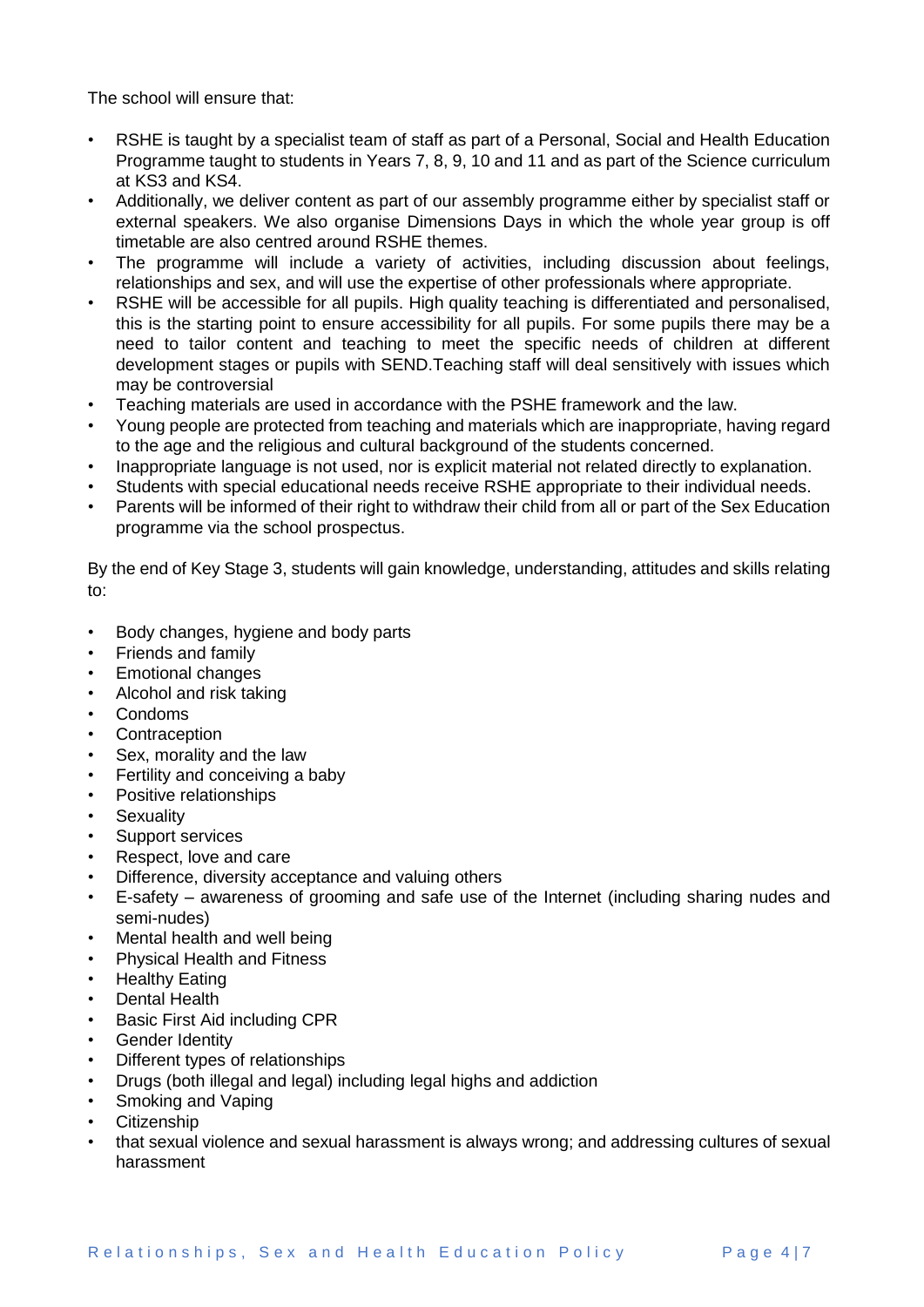By the end of Key Stage 4, students will gain knowledge, understanding, attitudes and skills relating to:

- Family and society
- Marriage, relationships, separation and divorce
- **Contraception**
- Consent
- STI'S and HIV
- **Sexuality**
- Teenage pregnancy and miscarriage
- Different pregnancy options
- Support services
- Respect, love and care
- Domestic abuse
- Forced marriages
- Religious and cultural views
- Female Genital Mutilation
- Peer pressure
- Managing conflict
- Legal and moral rights
- Cancer screening and prevention
- First Aid including CPR
- Gender Identity
- **Parenting**
- Respectful relationships including friendships
- Pornography and false body image
- Gambling and addiction
- Citizenship

#### **6. Assessment and Evaluation**

Varying forms of assessment are used such as peer, self, reflective, observational and teaching. Assessment is used to identify what learners already know and what areas need to be developed further. This is evidenced through question and answer sessions, the National Health and Wellbeing Survey, student voice and Class Floorbooks.

#### **7. Healthy School Programme**

Every Local Authority in partnership with its Primary Care Trust (PCT) has developed a local Healthy School Programme, which supports schools with information and training on becoming a Healthy School. RSHE is one of a number of themes identified by the National Healthy School Standard (NHSS). The NHSS provides criteria and standards to ensure quality and expects schools to develop RSHE through a whole school approach, as part of PSHE and Citizenship and in partnership with parents, students and community nurses.

Issues that are addressed as part of this programme relate to relationships, focus on boys and young men as well as girls and young women, ethnicity, special educational needs and sexual identity and sexual orientation as well as specific issues regarding puberty, menstruation, contraception, abortion, safer sex, HIV/AIDS and sexually transmitted infections (STIs).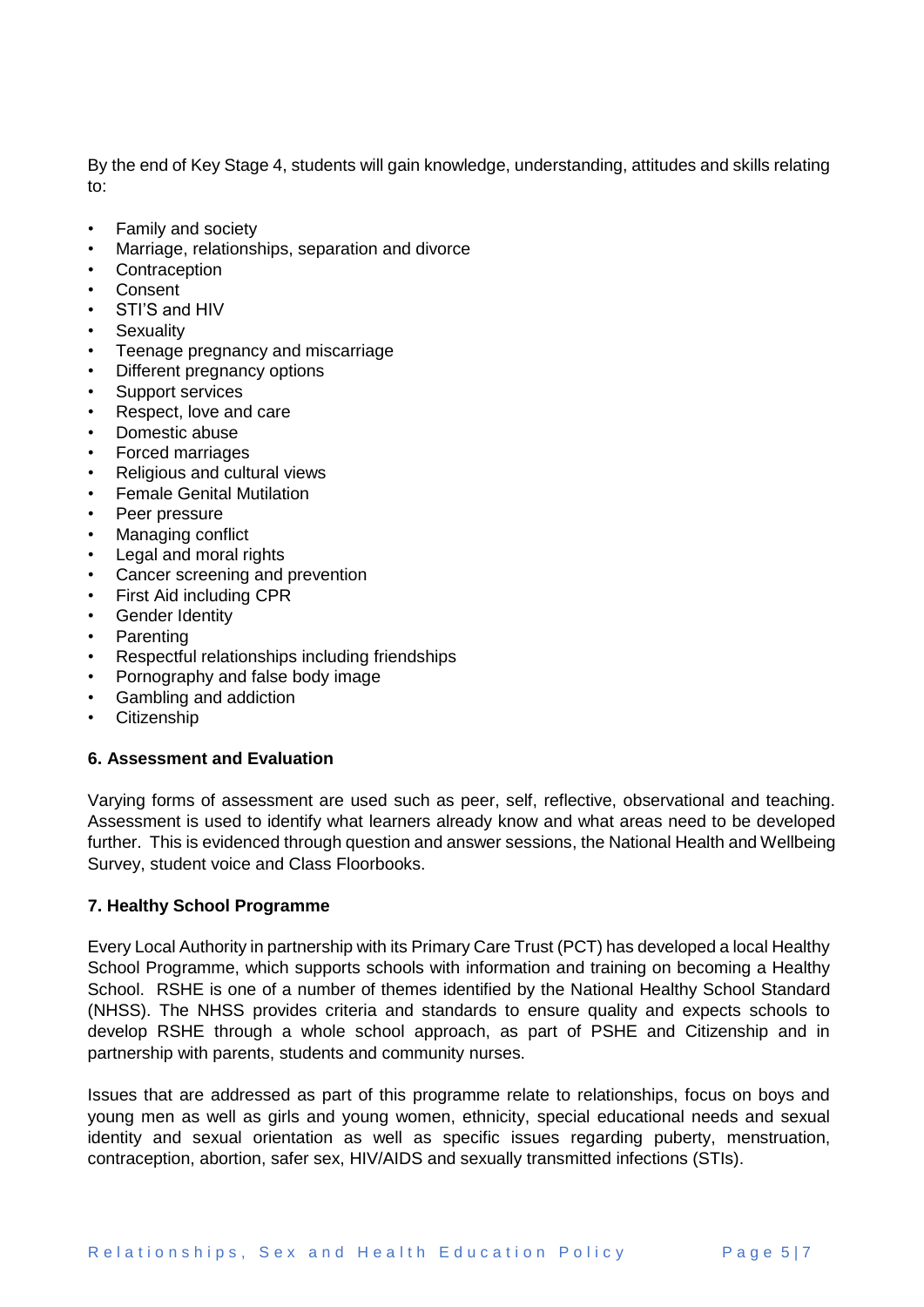# **8. Confidential Advice and Support for Students**

Effective RSHE should enable and encourage young people to talk to a trusted adult if they are having sex or contemplating doing so. It is desirable, although not always possible, that that person should be their parent or carer. The law allows health professionals to see and in some circumstances to treat young people confidentially, and part of this process includes counselling and discussion about talking to parents. In order to be able to take responsibility for their actions, young people need to be more generally aware of the law in relation to sexual activity and local confidential services.

All secondary schools are required to ensure that there is a trained person available to give confidential advice to students. Our school medical services are provided by staff of Newcastle and North Tyneside Health Care Trust, based at the John Willie Sams Centre in Dudley. The Public Health Nurse (Children and Young People) can be contacted on 0191 643 2866.

In addition to RSHE lessons, we also provide information via the following means:

- Notices on notice boards
- Posters on classroom walls
- Leaflets
- Information in student welfare booklets
- Regular visits from health professionals to support teaching staff, for immunisation programmes and for student drop in sessions

The outside agencies we use to help us to assess need, talk with parents, develop and plan policy and provision, and provide training and ongoing support include:

- Local Healthy School Programme Coordinators
- Local Authority PSHE and Citizenship advisors
- **Teenage Pregnancy Coordinators**
- Local and national voluntary agencies
- Local health professionals including community nurses

#### **9. Role and Responsibilities**

The headteacher is responsible for ensuring that RSHE is taught consistently across the school, and for managing requests to withdraw pupils from non-statutory components of RSHE (see section 11).

The governing board will approve the RSHE policy, and hold the headteacher to account for its implementation.

The Deputy Headteacher i/c of Personal Development is responsible for ensuring the overarching monitoring and reviewing of RSHE.

The Health Education coordinators are responsible for coordinating RSHE and training their team of staff to be able to teach topics sensitively and confidently.

Achievement Support Co-ordinators are responsible for planning the tutorial programme.

Staff are responsible for:

- Delivering RSHE in an unbiased and sensitive way
- Modelling positive attitudes linked to all aspects of RSHE